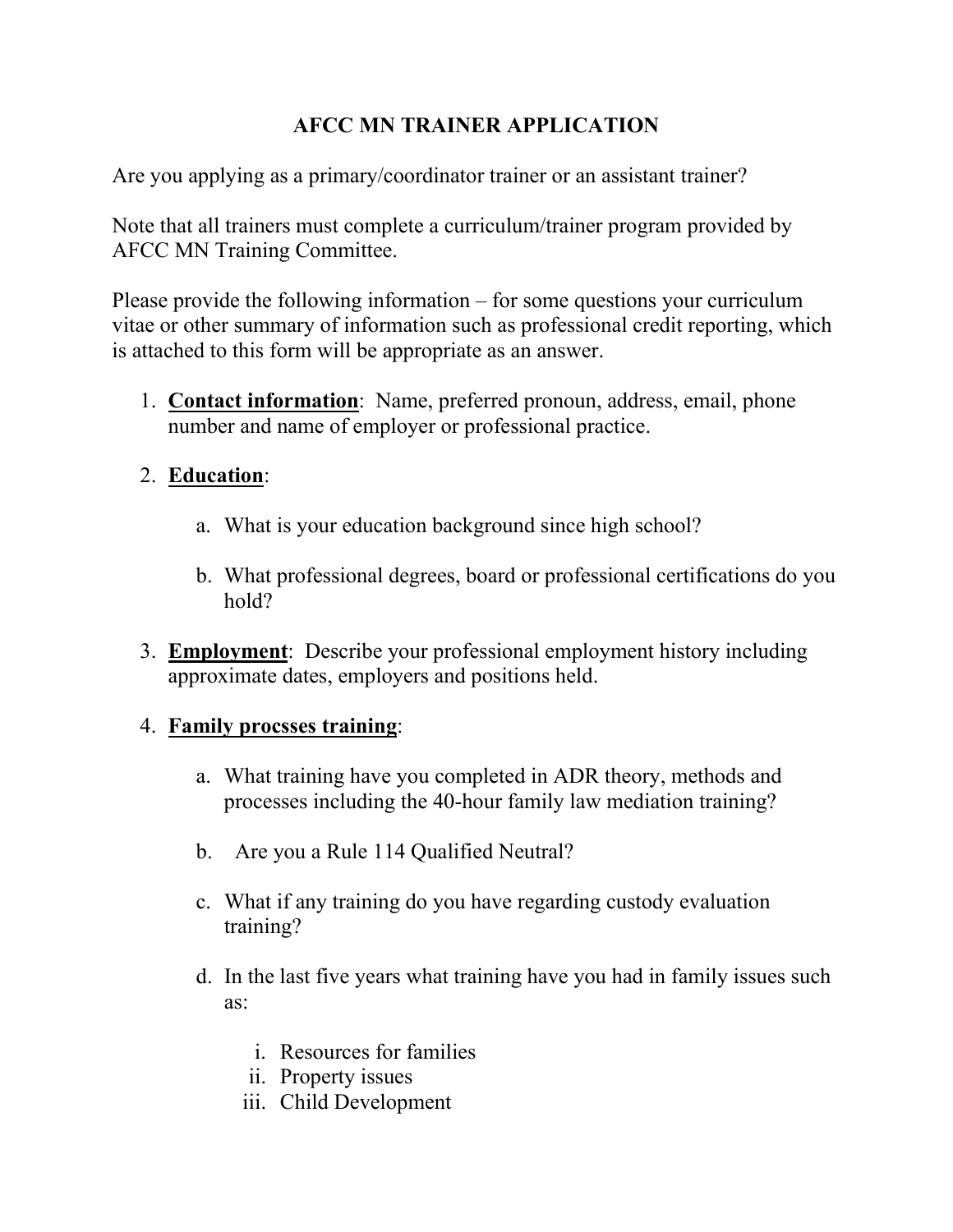- iv. Effects of divorce on children
- v. Domestic violence
- vi. Child abuse

#### 5. **Practice experience**:

- a. What ADR processes have you participated in as an attorney, mental health provider, coach or expert?
- b. What specific ADR processes have you personally provided as a neutral and approximately how many over what period of time?
- c. Have you conducted custody evaluations? How many over what period of time?
- 6. **Trainer experience**: For any trainings you have conducted:
	- a. Were you a primary, assistant or subject matter trainer for each training described below?
	- b. List the trainings you have conducted including
		- i. The subject matter of the training;
		- ii. Length of the training;
		- iii. When the training was provided;
		- iv. For what organization or entity the training was provided;
		- v. Did you receive a Rule 114 certification or equivalent for a training?;
		- vi. What was the specific course taught and for how many credits?
	- c. What experience do you have training online?
	- d. What experience/training do you have with adult learning?
	- e. Have you created a curriculum for the training(s) you provided that was approved by the governing entity if any? Did anyone assist you or contribute to this curriculum?
- 7. **Domestic Violence**: What teaching or training experience do you have regarding domestic violence?